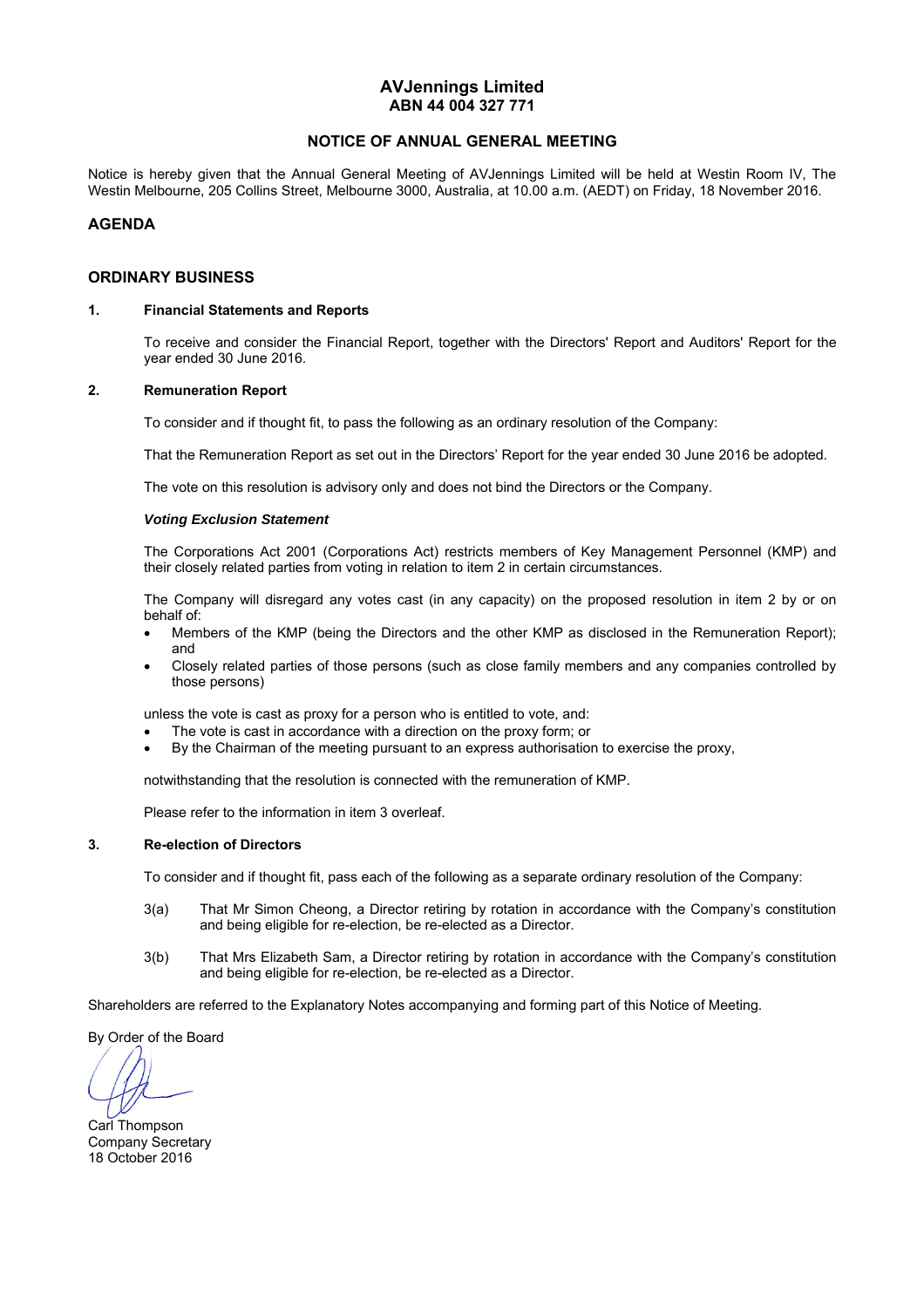The following information forms part of this Notice of Meeting.

## **1. Specified Time for Determining Voting Entitlements:**

For the purposes of the meeting, the Board has determined that shares will be taken to be held by the person who is the registered holder of the shares as at 7.00pm (AEDT) on Wednesday, 16 November 2016. Transactions registered after that time will be disregarded in determining entitlements to attend and vote at the meeting.

## **2. Information on Proxies:**

A proxy form accompanies this notice.

Please note that a shareholder entitled to attend and vote at the meeting is entitled to appoint a proxy. The proxy may be an individual or a body corporate. A proxy need not be a shareholder of the Company.

A shareholder who is entitled to cast 2 or more votes may appoint 2 proxies and may specify the proportion or number of votes each proxy is appointed to exercise. If a shareholder appoints 2 proxies and the appointment does not specify the proportion or number of the shareholder's votes each proxy may exercise, each proxy may exercise half of the votes (disregarding fractions).

For an appointment of a proxy to be effective, the form appointing the proxy and, if the form is signed by the appointor's attorney, the authority under which the form is signed (or a certified copy of the authority) must be received at the following address or by facsimile or electronic means at least 48 hours prior to the meeting at which the proxy intends to vote:

- By Mail: Locked Bag A14, Sydney South NSW 1235, Australia
- Online: www.linkmarketservices.com.au Log in using the holding details as shown on the Proxy Form.
- By facsimile: +61 2 9287 0309
- In Person: Share Registry Link Market Services Limited, 1A Homebush Bay Drive, Rhodes NSW 2138 or Level 12, 680 George Street, Sydney NSW 2000, Australia, during business hours.

## **3. Voting Exclusion:**

If a shareholder appoints a KMP (which includes each of the Directors) as proxy, the KMP will not be able to cast the shareholder's votes on item 2 unless the shareholder directs the KMP how to vote or the Chairman of the meeting is the shareholder's proxy. If a shareholder appoints the Chairman of the meeting as their proxy or the Chairman of the meeting is appointed as the shareholder's proxy by default, and the shareholder does not mark a voting box for item 2, then by signing and returning the Proxy Form the shareholder will be expressly authorising the Chairman of the meeting to exercise the proxy in respect of item 2 even though item 2 is connected with the remuneration of KMP, which includes the Chairman.

## **4. How the Chairman will vote available proxies:**

The Chairman of the meeting intends to vote all available proxies in favour of the resolutions set out in this Notice.

## **5. Default to the Chairman:**

Any directed proxies that are not voted on a poll at the meeting will automatically default to the Chairman of the meeting, who is required to vote proxies as directed.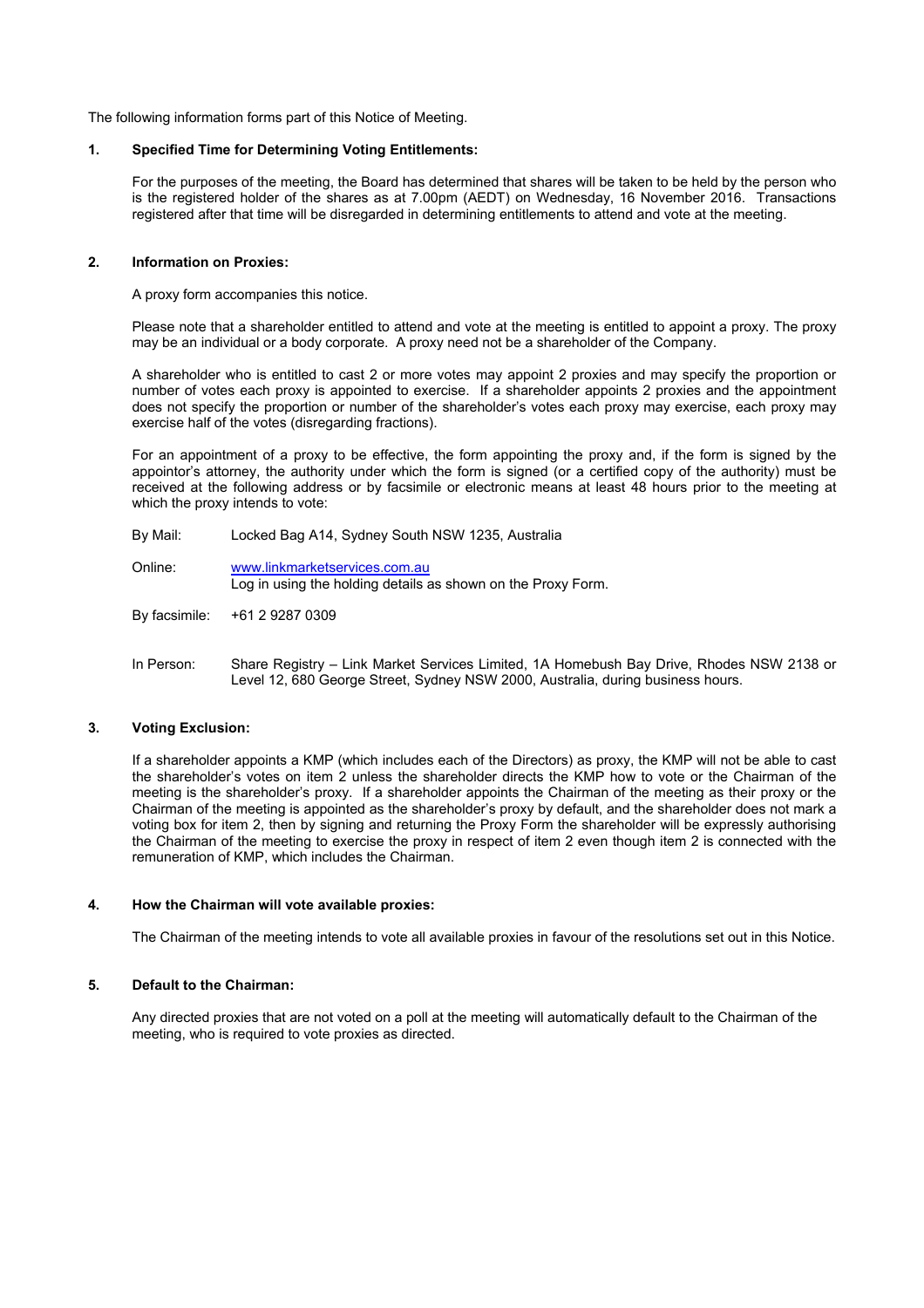# **EXPLANATORY NOTES ON RESOLUTIONS**

These Explanatory Notes are intended to provide shareholders of the Company with information on the resolutions contained in the accompanying Notice of Annual General Meeting. The Directors recommend that shareholders read these Explanatory Notes in full before making any decision in relation to the Resolutions.

# **Item 1**

# **Financial Statements and Reports**

The Australian Corporations Act 2001 (Corporations Act) requires the Company to lay its Financial Report and the reports of the Directors and Auditor for the last financial year before the Annual General Meeting.

No resolution is required for this item, but shareholders will be given the opportunity to ask questions and to make comments on the reports and the management and performance of the Company.

The Company's Auditor will be present at the meeting and shareholders will be given the opportunity to ask the Auditor questions about the conduct of the audit, the preparation and content of the Auditor's Report, the accounting policies adopted by the Company and the independence of the Auditor.

## **Item 2 Remuneration Report**

The Remuneration Report of the Company for the financial year ended 30 June 2016 is set out on pages 16 to 24 of the Company's 2016 Annual Report, which is also available on the Company's website at www.avjennings.com.au.

The Remuneration Report sets out the Company's remuneration arrangements for Directors and certain executives who together constitute Key Management Personnel.

The Chair of the meeting will allow a reasonable opportunity for shareholders to ask questions about, or make comments on, the Remuneration Report at the meeting. In addition, the Corporations Act requires that shareholders be asked to vote on the Remuneration Report. The Board recommends that shareholders vote in favour of the resolution.

Subject to the voting exclusion statement relating to this resolution as set out in the Notice of Meeting, the Chair of the meeting intends to vote undirected proxies in favour of the resolution.

The Corporations Act provides that the vote on this resolution is of an advisory nature only and does not bind the Company or its Directors.

## **Items 3 (a) and (b) Re-Election of Directors**

Two Directors, Mr Simon Cheong and Mrs Elizabeth Sam retire by rotation at this Annual General Meeting and seek reelection. A profile of each Director follows.

#### **Simon Cheong** *B.Civ.Eng. MBA Non-Executive Director*

Mr Cheong has been a Director of the Company since 20 September 2001. He is Chairman of the Board and the Investments Committee and a member of the Remuneration and Nominations Committees.

Mr Cheong has over 30 years experience in real estate, banking and international finance. He currently serves as Chairman and Chief Executive Officer of SC Global Developments Pte Ltd, the Company's major shareholder. Mr Cheong has formerly held positions with Citibank (Singapore) as their Head of Real Estate Finance for Singapore as well as with Credit Suisse First Boston as a Director and Regional Real Estate Head for Asia (excluding Japan). In 1996, Mr Cheong established his own firm, SC Global Pte Ltd, a real estate and hotel advisory and direct investment group specialising in structuring large and complex transactions worldwide. He was twice elected President of the prestigious Real Estate Developers' Association of Singapore (REDAS) for 2 terms from 2007 till 2010. He served on the Board of the Institute of Real Estate Studies, National University of Singapore from 2008 to 2011 and was a board member of the Republic Polytechnic Board of Governors from 2008 to 2011. He was also a Council Member of the Singapore Business Federation, a position he held from 2007 - 2010. Mr Cheong resides in Singapore.

Mr Cheong has been a valuable member of the Board and has made significant and constructive contributions to the Board and the Company during his years of service as a Director, particularly as Chairman and a member of the various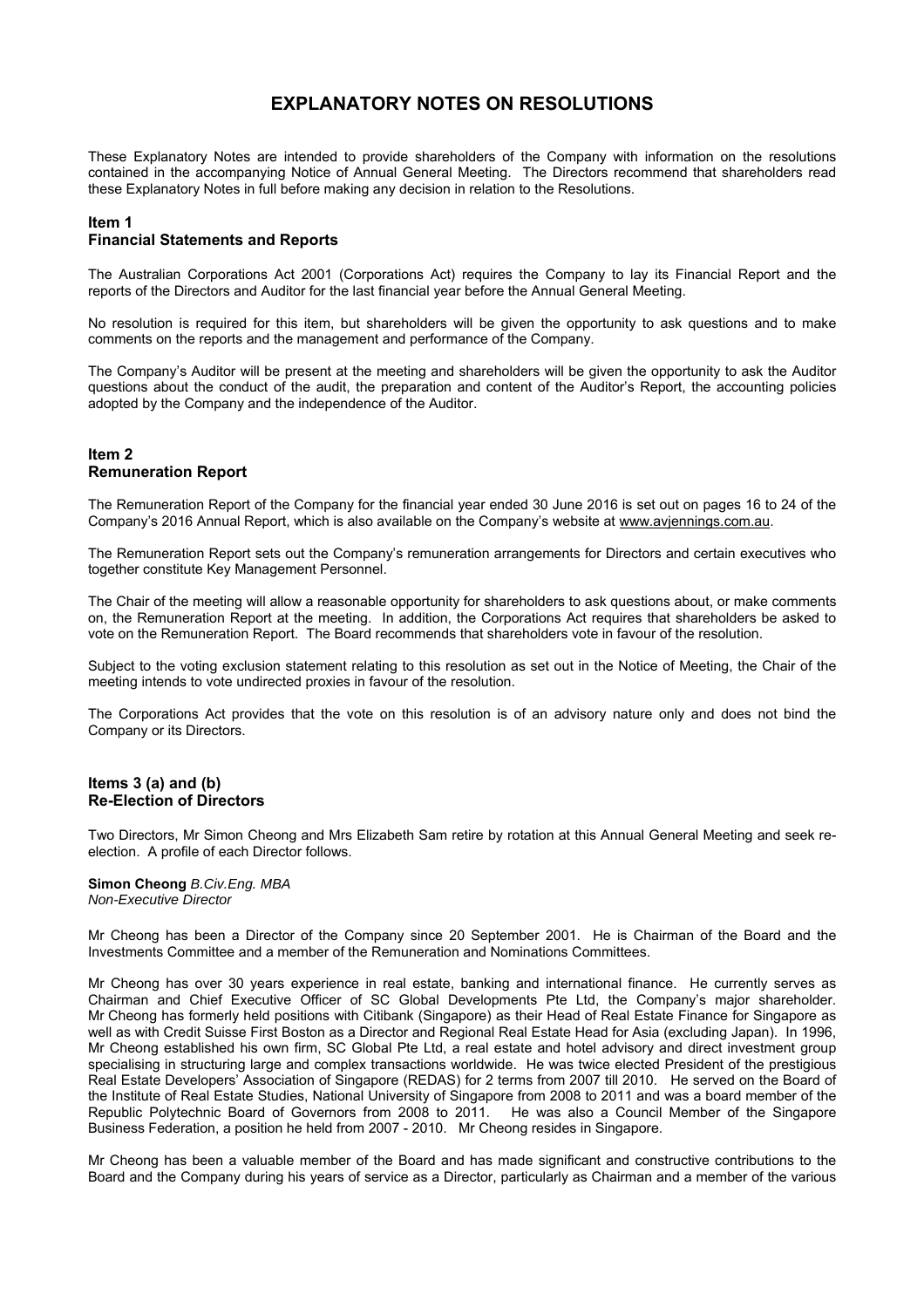Board sub-committees. He has also been instrumental in introducing new business and financing partners to the Company through his extensive business connections. The other members of the Board unanimously support the reelection of Mr Cheong and recommend that shareholders vote in favour of the resolution.

**Elizabeth Sam** *B.A. Hons (Econ) Non-Executive Director* 

Mrs Sam has been a Director of the Company since 20 September 2001. She is Chairman of the Remuneration Committee and the Nominations Committee.

Mrs Sam has over 40 years experience in international banking and finance. She has served on numerous high level Singaporean government financial and banking review committees and was the Chairman of the International Monetary Exchange from 1987-1990 and 1993-1996. Mrs Sam is a Director of SC Global Developments Pte Ltd, the Company's major shareholder. Mrs Sam resides in Singapore.

Mrs Sam has been a valuable member of the Board and has made significant and constructive contributions to the Board and the Company during her years of service as a Director and as a member of the various Board sub-committees. The other members of the Board unanimously support the re-election of Mrs Sam and recommend that shareholders vote in favour of the resolution.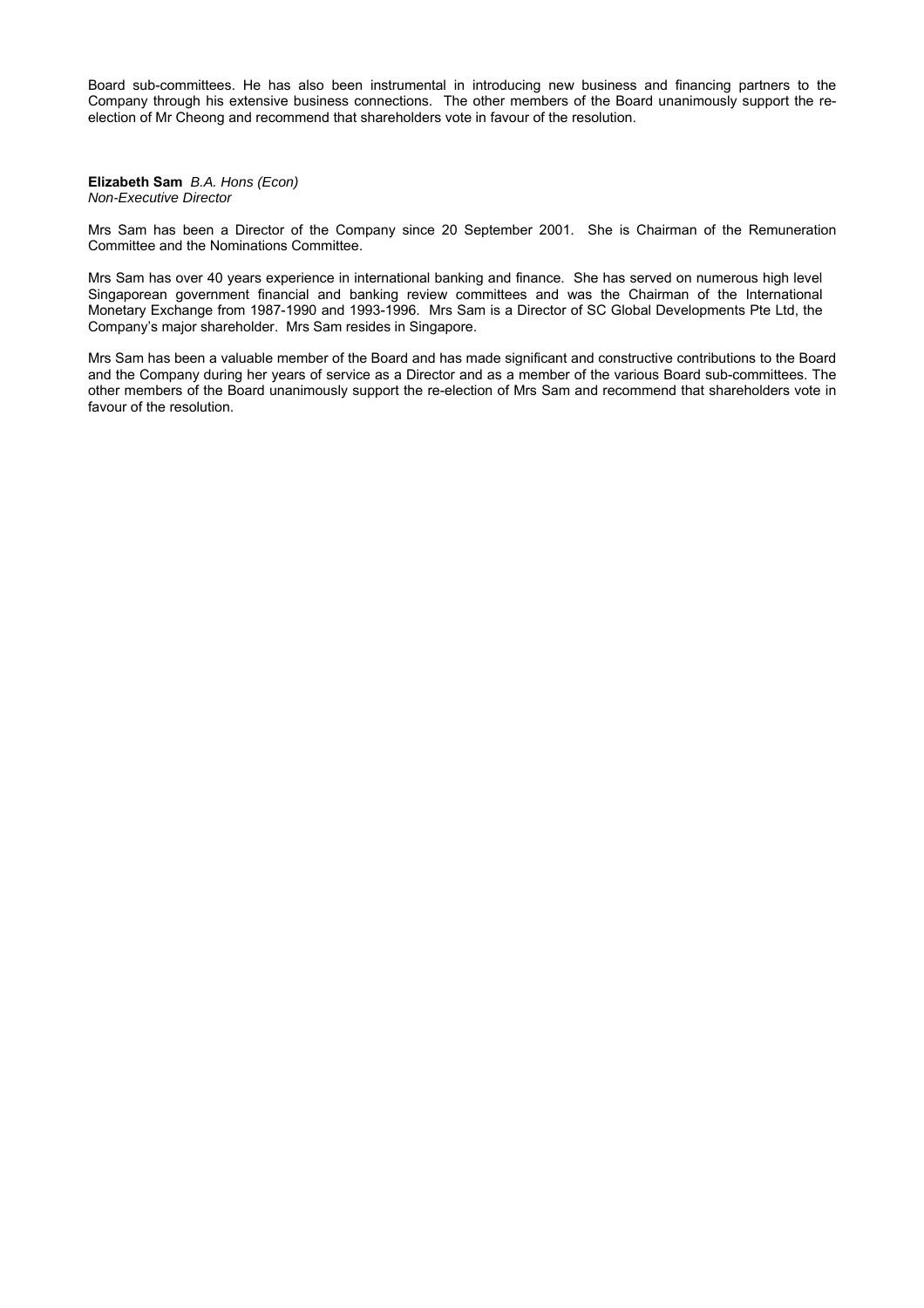

|   | <b>LODGE YOUR VOTE</b>                                                                                                                              |
|---|-----------------------------------------------------------------------------------------------------------------------------------------------------|
| ≂ | <b>ONLINE</b><br>www.linkmarketservices.com.au                                                                                                      |
|   | <b>BY MAIL</b><br><b>AVJennings Limited</b><br><b>C/- Link Market Services Limited</b><br>Locked Bag A14<br>Sydney South NSW 1235 Australia         |
|   | <b>BY FAX</b><br>+61 2 9287 0309                                                                                                                    |
| İ | <b>BY HAND</b><br><b>Link Market Services Limited</b><br>1A Homebush Bay Drive, Rhodes NSW 2138; or<br>Level 12, 680 George Street, Sydney NSW 2000 |
|   | <b>ALL ENQUIRIES TO</b><br>Telephone: +61 1300 554 474                                                                                              |

# PROXY FORM

I/We being a member(s) of AVJennings Limited and entitled to attend and vote hereby appoint:

# APPOINT A PROXY

the Chairman of the Meeting *(mark box)*

OR if you are NOT appointing the Chairman of the Meeting as your proxy, please write the name of the person or body corporate you are appointing as your proxy

or failing the person or body corporate named, or if no person or body corporate is named, the Chairman of the Meeting, as my/our proxy to<br>act on my/our behalf (including to vote in accordance with the following directions act on my/our behalf (including to vote in accordance with the following directions or, if no directions have been given and to the extent permitted by the law, as the proxy sees fit) at the Annual General Meeting of the Company to be held at 10:00am (AEDT) on Friday, postponement or adjournment of the Meeting.

Important for Resolution 2: If the Chairman of the Meeting is your proxy, either by appointment or by default, and you have not indicated your voting intention below, you expressly authorise the Chairman of the Meeting to exercise the proxy in respect of Resolution 2, even though the Resolution is connected directly or indirectly with the remuneration of a member of the Company's Key Management Personnel (KMP).

The Chairman of the Meeting intends to vote undirected proxies in favour of each item of business.

# VOTING DIRECTIONS

Proxies will only be valid and accepted by the Company if they are signed and received no later than 48 hours before the Meeting. Please read the voting instructions overleaf before marking any boxes with an  $\boxtimes$ 

### **Resolutions**

For Against Abstain\*

<u>م</u><br>س

STEP 3

3a Re-election of Mr Simon Cheong as a Director 3b Re-election of Mrs

as a Director

2 Adoption of Remuneration Report

| צוווטוו טווכטווע |  |  |
|------------------|--|--|
| Elizabeth Sam    |  |  |
|                  |  |  |
|                  |  |  |

 $\bigcirc$  \* If you mark the Abstain box for a particular Item, you are directing your proxy not to vote on your behalf on a show of hands or on a poll and your votes will not be counted in computing the required majority on a

# SIGNATURE OF SHAREHOLDERS – THIS MUST BE COMPLETED

Shareholder 1 (Individual) Joint Shareholder 2 (Individual) Joint Shareholder 3 (Individual)

### Sole Director and Sole Company Secretary Director/Company Secretary (Delete one) Director

This form should be signed by the shareholder. If a joint holding, either shareholder may sign. If signed by the shareholder's attorney, the power of attorney must have been previously noted by the registry or a certified copy attached to this form. If executed by a company, the form must be executed in accordance with the company's constitution and the *Corporations Act 2001* (Cth).